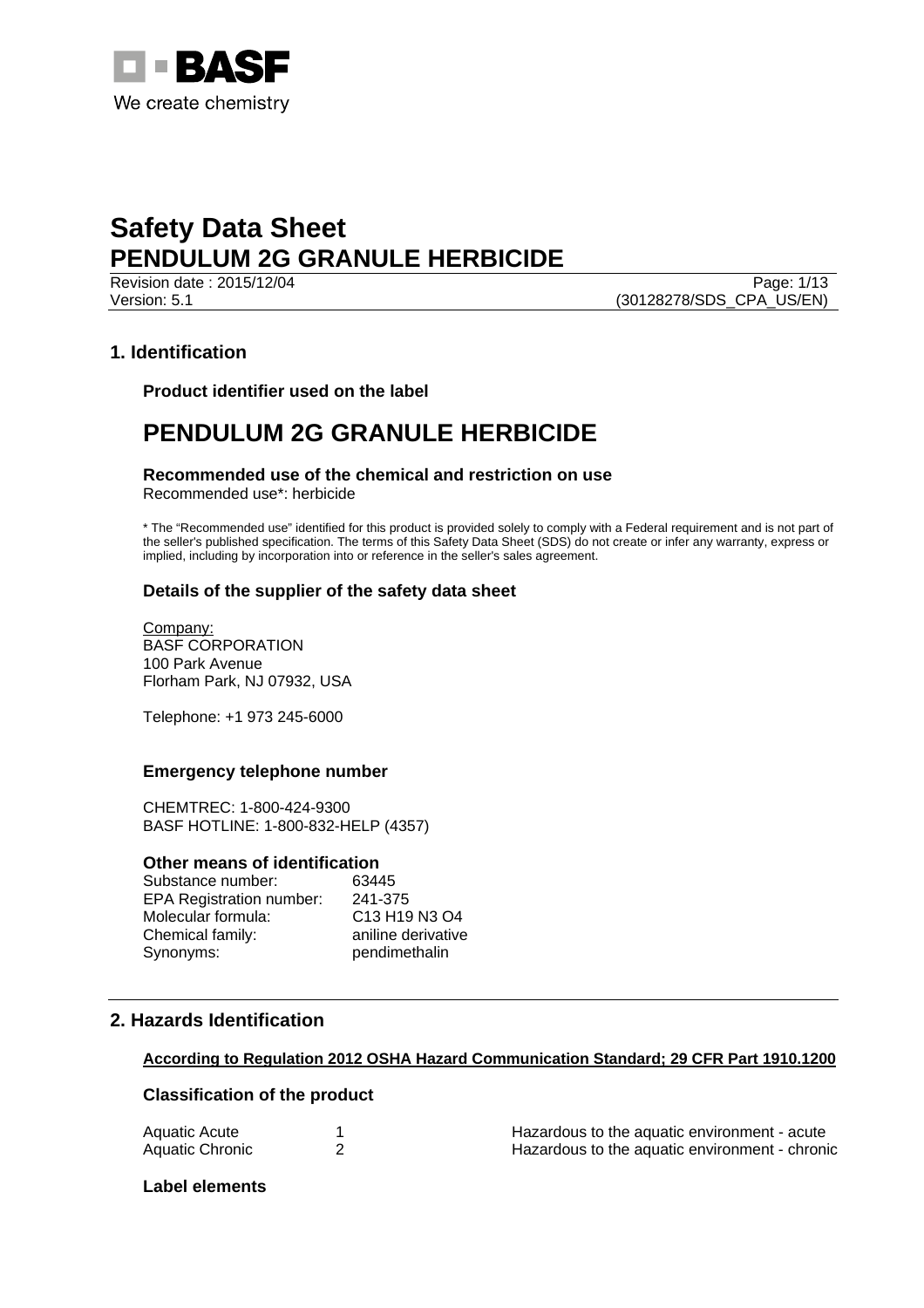Revision date : 2015/12/04 Page: 2/13

Version: 5.1 (30128278/SDS\_CPA\_US/EN)

The product does not require a hazard warning label in accordance with GHS criteria.

# **Hazards not otherwise classified**

Labeling of special preparations (GHS):

The following percentage of the mixture consists of components(s) with unknown hazards regarding the acute toxicity: 0 - 1 % oral

The following percentage of the mixture consists of components(s) with unknown hazards regarding the acute toxicity: 0 - 1 % Inhalation - dust

This product is not combustible in the form in which it is shipped by the manufacturer, but may form a combustible dust through downstream activities (e.g. grinding, pulverizing) that reduce its particle size.

#### **According to Regulation 1994 OSHA Hazard Communication Standard; 29 CFR Part 1910.1200**

#### **Emergency overview**

CAUTION: HARMFUL IF ABSORBED THROUGH SKIN. Moderately irritating to the eyes. Avoid contact with the skin, eyes and clothing.

# **3. Composition / Information on Ingredients**

#### **According to Regulation 2012 OSHA Hazard Communication Standard; 29 CFR Part 1910.1200**

| <b>CAS Number</b> | Weight %           | <b>Chemical name</b>       |
|-------------------|--------------------|----------------------------|
| 40487-42-1        | $\leq$ 2.0%        | pendimethalin              |
| 872-50-4          | $\epsilon = 2.0\%$ | 2-Pyrrolidinone, 1-methyl- |
| 14808-60-7        | $\epsilon$ = 10.0% | crystalline silica         |

#### **According to Regulation 1994 OSHA Hazard Communication Standard; 29 CFR Part 1910.1200**

| <b>CAS Number</b> | Weight %           | <b>Chemical name</b>       |
|-------------------|--------------------|----------------------------|
| 40487-42-1        | $\epsilon = 2.0\%$ | pendimethalin              |
| 872-50-4          | $\leq$ 2.0%        | 2-Pyrrolidinone, 1-methyl- |
| 14808-60-7        | $\leq$ 10.0%       | crystalline silica         |
|                   | $\leq$ 96.0%       | Proprietary ingredients    |

# **4. First-Aid Measures**

#### **Description of first aid measures**

#### **General advice:**

First aid personnel should pay attention to their own safety. If the patient is likely to become unconscious, place and transport in stable sideways position (recovery position). Immediately remove contaminated clothing.

#### **If inhaled:**

Keep patient calm, remove to fresh air, seek medical attention.

#### **If on skin:**

Immediately wash thoroughly with soap and water, seek medical attention.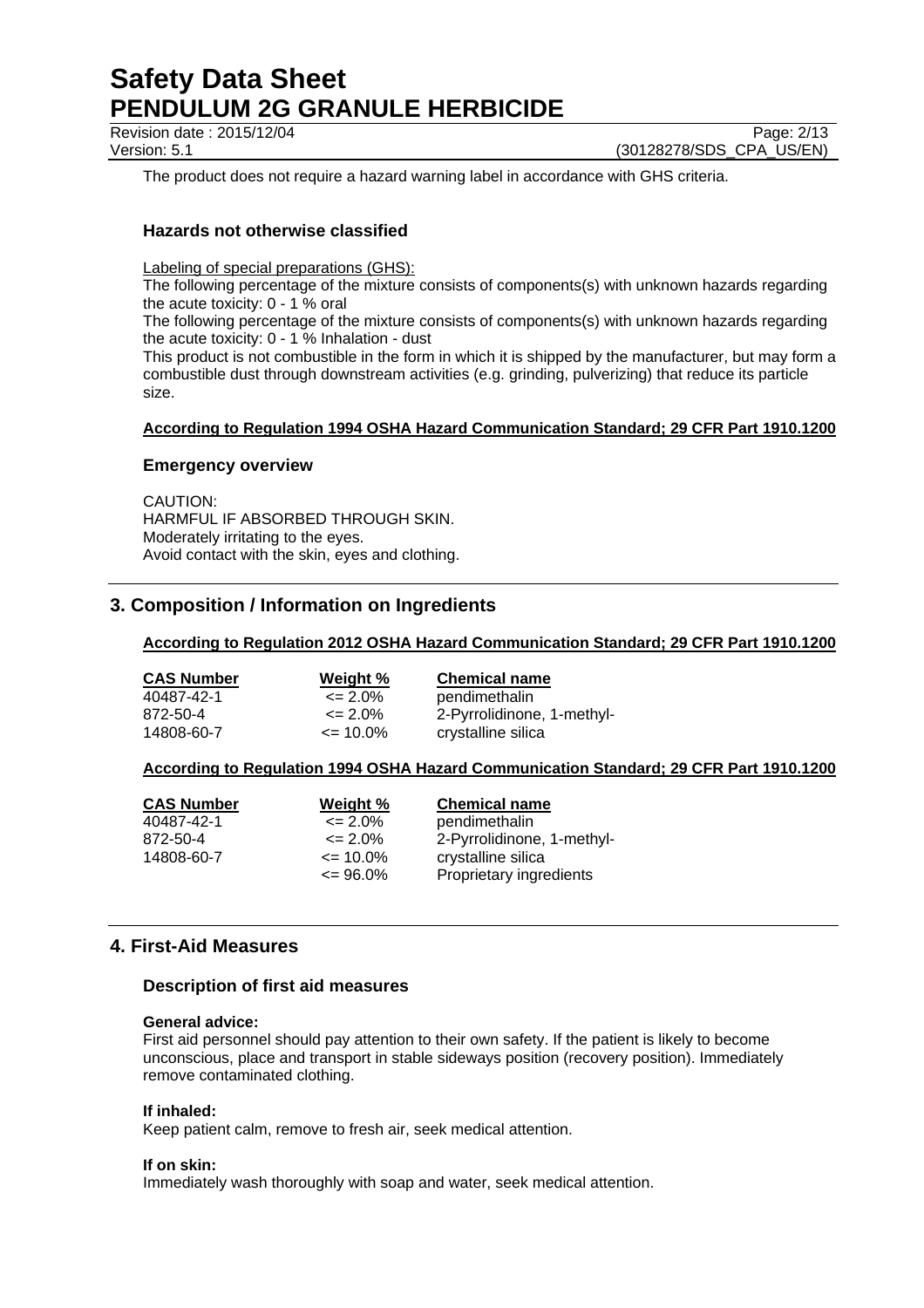Revision date : 2015/12/04 Page: 3/13

### **If in eyes:**

Wash affected eyes for at least 15 minutes under running water with eyelids held open.

#### **If swallowed:**

Immediately rinse mouth and then drink 200-300 ml of water, seek medical attention.

### **Most important symptoms and effects, both acute and delayed**

Symptoms: The most important known symptoms and effects are described in the labelling (see section 2) and/or in section 11., Further important symptoms and effects are so far not known.

### **Indication of any immediate medical attention and special treatment needed**

Note to physician

Treatment: Treat according to symptoms (decontamination, vital functions), no known specific antidote.

# **5. Fire-Fighting Measures**

### **Extinguishing media**

Suitable extinguishing media: foam, dry powder, carbon dioxide, water spray

#### **Special hazards arising from the substance or mixture**

Hazards during fire-fighting: carbon monoxide, carbon dioxide, nitrogen oxide, nitrogen dioxide, Hydrocarbons, If product is heated above decomposition temperature, toxic vapours will be released. The substances/groups of substances mentioned can be released if the product is involved in a fire.

#### **Advice for fire-fighters**

Protective equipment for fire-fighting: Firefighters should be equipped with self-contained breathing apparatus and turn-out gear.

#### **Further information:**

Evacuate area of all unnecessary personnel. Contain contaminated water/firefighting water. Do not allow to enter drains or waterways. Dusty conditions may ignite explosively in the presence of an ignition source causing flash fire.

# **6. Accidental release measures**

Further accidental release measures:

Avoid dispersal of dust in the air (i.e., clearing dust surfaces with compressed air). Avoid the formation and build-up of dust - danger of dust explosion. Dust in sufficient concentration can result in an explosive mixture in air. Handle to minimize dusting and eliminate open flame and other sources of ignition.

#### **Personal precautions, protective equipment and emergency procedures**

Take appropriate protective measures. Clear area. Shut off source of leak only under safe conditions. Extinguish sources of ignition nearby and downwind. Ensure adequate ventilation. Wear suitable personal protective clothing and equipment.

#### **Environmental precautions**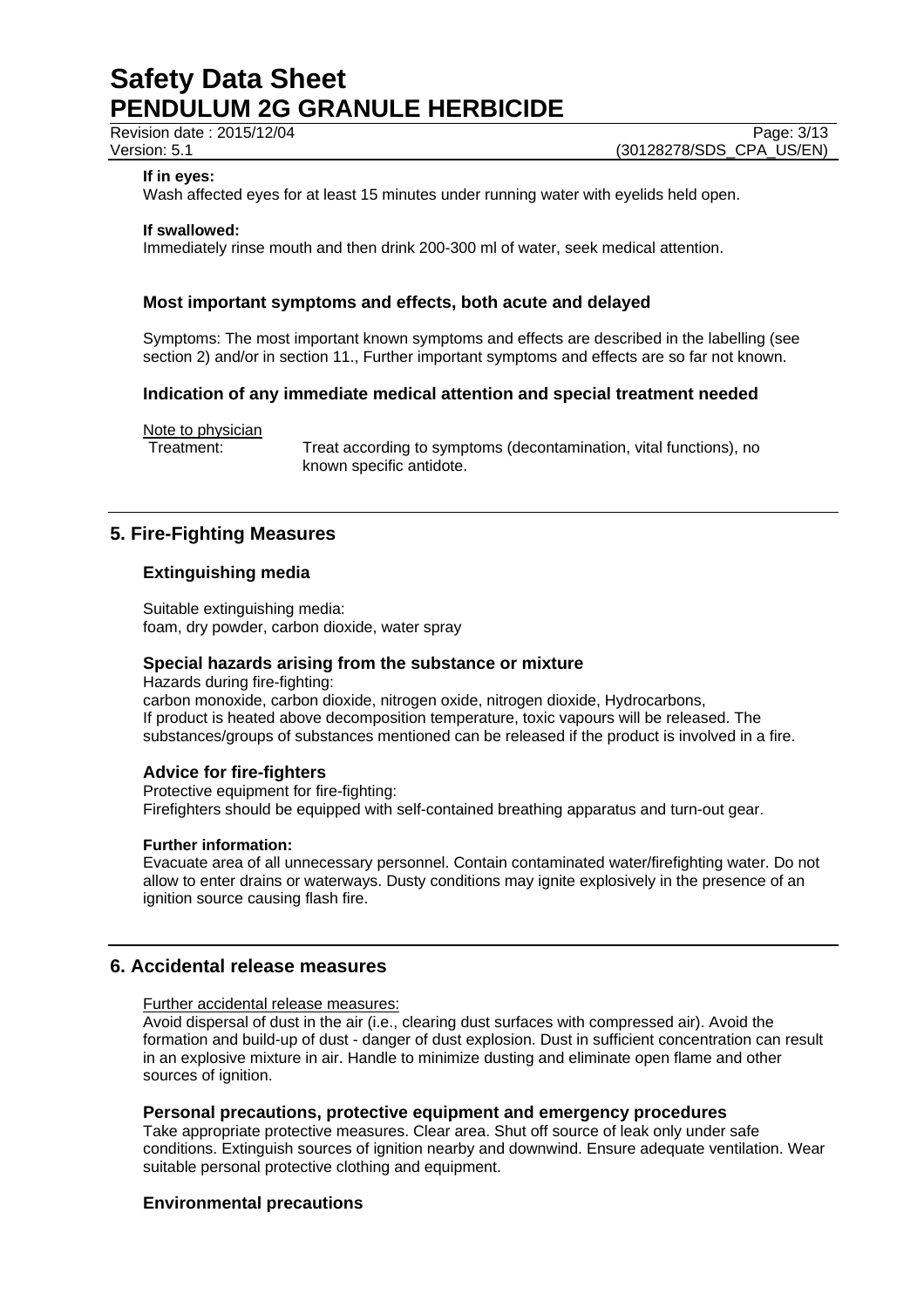Revision date : 2015/12/04 Page: 4/13

Version: 5.1 (30128278/SDS\_CPA\_US/EN)

Do not discharge into the subsoil/soil. Do not discharge into drains/surface waters/groundwater. Contain contaminated water/firefighting water.

### **Methods and material for containment and cleaning up**

Dike spillage. Pick up with suitable absorbent material. Place into suitable containers for reuse or disposal in a licensed facility. Spilled substance/product should be recovered and applied according to label rates whenever possible. If application of spilled substance/product is not possible, then spills should be contained, solidified, and placed in suitable containers for disposal. After decontamination, spill area can be washed with water. Collect wash water for approved disposal.

# **7. Handling and Storage**

### **Precautions for safe handling**

RECOMMENDATIONS ARE FOR MANUFACTURING, COMMERCIAL BLENDING, AND PACKAGING WORKERS. PESTICIDE APPLICATORS & WORKERS must refer to the Product Label and Directions for Use attached to the product for Agricultural Use Requirements in accordance with the EPA Worker Protection Standard 40 CFR part 170. Ensure adequate ventilation. Provide good ventilation of working area (local exhaust ventilation if necessary). Keep away from sources of ignition - No smoking. Keep container tightly sealed. Protect contents from the effects of light. Protect against heat. Protect from air. Handle and open container with care. Do not open until ready to use. Once container is opened, content should be used as soon as possible. Avoid aerosol formation. Avoid dust formation. Provide means for controlling leaks and spills. Do not return residues to the storage containers. Follow label warnings even after container is emptied. The substance/ product may be handled only by appropriately trained personnel. Avoid all direct contact with the substance/product. Avoid contact with the skin, eyes and clothing. Avoid inhalation of dusts/mists/vapours. Wear suitable personal protective clothing and equipment.

#### Protection against fire and explosion:

The relevant fire protection measures should be noted. Fire extinguishers should be kept handy. Avoid all sources of ignition: heat, sparks, open flame. Sources of ignition should be kept well clear. Avoid extreme heat. Keep away from oxidizable substances. Electrical equipment should conform to national electric code. Ground all transfer equipment properly to prevent electrostatic discharge. Electrostatic discharge may cause ignition. Avoid dust formation. Dust in sufficient concentration can result in an explosive mixture in air. Handle to minimize dusting and eliminate open flame and other sources of ignition. Routine housekeeping should be instituted to ensure that dusts do not accumulate on surfaces. Dry powders can build static electricity charges when subjected to the friction of transfer and mixing operations. Provide adequate precautions, such as electrical grounding and bonding, or inert atmospheres. Refer to NFPA 654, Standard for the Prevention of Fire and Dust Explosions from the Manufacturing, Processing, and Handling of Combustible Particulate Solids (2013 Edition) for safe handling.

#### **Conditions for safe storage, including any incompatibilities**

Segregate from incompatible substances. Segregate from foods and animal feeds. Segregate from textiles and similar materials.

Further information on storage conditions: Keep only in the original container in a cool, dry, wellventilated place away from ignition sources, heat or flame. Protect containers from physical damage. Protect against contamination. The authority permits and storage regulations must be observed.

# **8. Exposure Controls/Personal Protection**

**Users of a pesticidal product should refer to the product label for personal protective equipment requirements.** 

**Components with occupational exposure limits**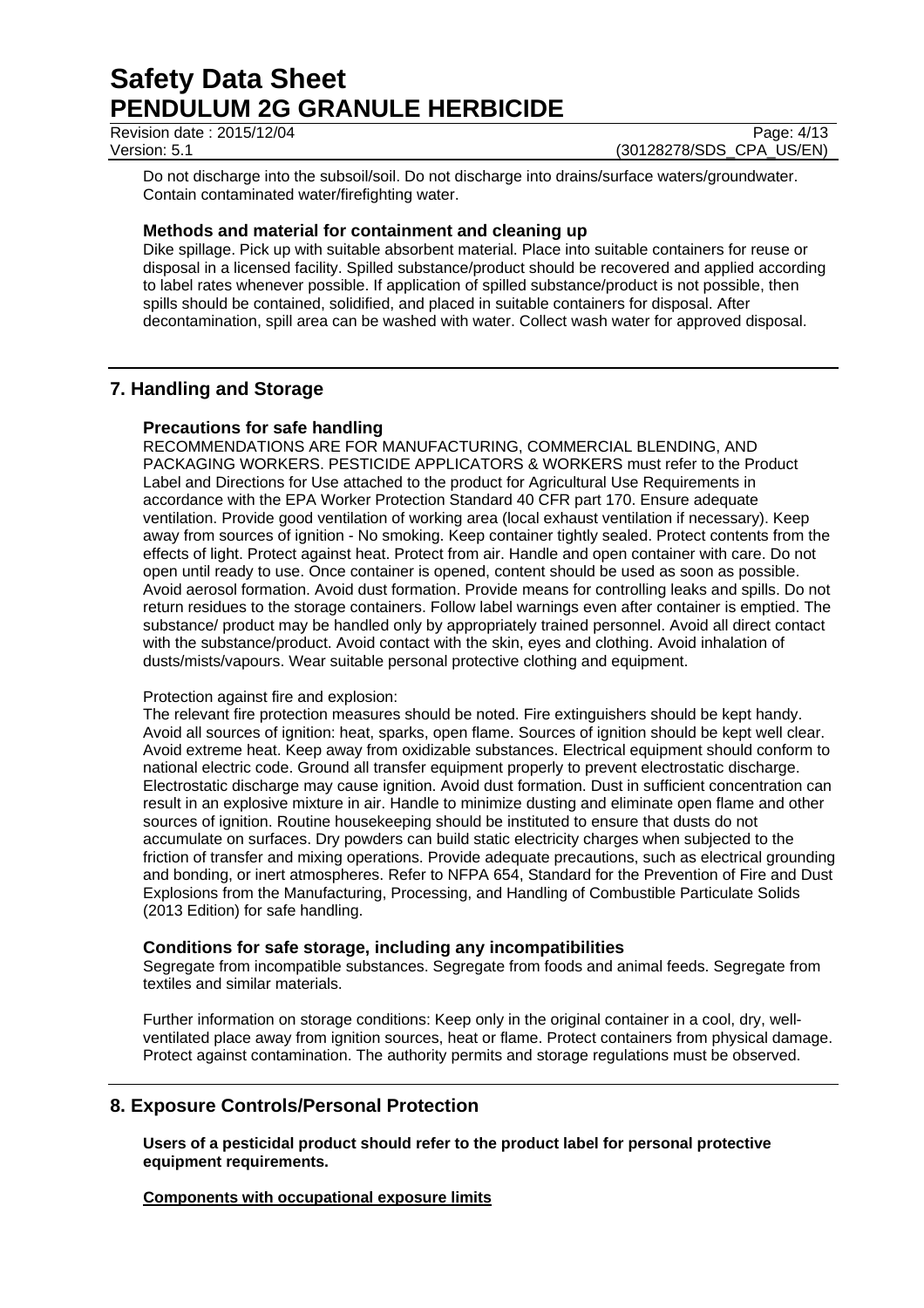Revision date : 2015/12/04 Page: 5/13

| crystalline silica | <b>OSHA PEL</b>  | TWA value 2.4 millions of particles per cubic foot<br>of air Respirable;<br>The exposure limit is calculated from the<br>equation, 250/(%SiO2+5), using a value of 100%<br>SiO2. Lower percentages of SiO2 will yield higher<br>exposure limits.<br>TWA value 0.1 mg/m3 Respirable;<br>The exposure limit is calculated from the<br>equation, 10/(%SiO2+2), using a value of 100%<br>SiO2. Lower percentages of SiO2 will yield higher<br>exposure limits.<br>TWA value 0.3 mg/m3 Total dust;<br>The exposure limit is calculated from the<br>equation, 30/(%SiO2+2), using a value of 100%<br>SiO2. Lower percentages of SiO2 will yield higher<br>exposure limits. |
|--------------------|------------------|----------------------------------------------------------------------------------------------------------------------------------------------------------------------------------------------------------------------------------------------------------------------------------------------------------------------------------------------------------------------------------------------------------------------------------------------------------------------------------------------------------------------------------------------------------------------------------------------------------------------------------------------------------------------|
|                    | <b>ACGIH TLV</b> | TWA value 0.025 mg/m3 Respirable fraction;                                                                                                                                                                                                                                                                                                                                                                                                                                                                                                                                                                                                                           |

#### **Advice on system design:**

Whenever possible, engineering controls should be used to minimize the need for personal protective equipment. It is recommended that all dust control equipment such as local exhaust ventilation and material transport systems involved in handling of this product contain explosion relief vents or an explosion suppression system or an oxygen deficient environment. Ensure that dusthandling systems (such as exhaust ducts, dust collectors, vessels, and processing equipment) are designed in a manner to prevent the escape of dust into the work area (i.e., there is no leakage from the equipment). Use only appropriately classified electrical equipment and powered industrial trucks.

# **Personal protective equipment**

### **RECOMMENDATIONS FOR MANUFACTURING, COMMERCIAL BLENDING, AND PACKAGING WORKERS:**

#### **Respiratory protection:**

Wear respiratory protection if ventilation is inadequate. Wear a NIOSH-certified (or equivalent) TC23C Chemical/Mechanical type filter system to remove a combination of particles, gas and vapours. For situations where the airborne concentrations may exceed the level for which an air purifying respirator is effective, or where the levels are unknown or Immediately Dangerous to Life or Health (IDLH), use NIOSH-certified full facepiece pressure demand self-contained breathing apparatus (SCBA) or a full facepiece pressure demand supplied-air respirator (SAR) with escape provisions.

#### **Hand protection:**

Chemical resistant protective gloves, Protective glove selection must be based on the user's assessment of the workplace hazards.

#### **Eye protection:**

Safety glasses with side-shields. Tightly fitting safety goggles (chemical goggles). Wear face shield if splashing hazard exists.

#### **Body protection:**

Body protection must be chosen depending on activity and possible exposure, e.g. head protection, apron, protective boots, chemical-protection suit.

#### **General safety and hygiene measures:**

Wear long sleeved work shirt and long work pants in addition to other stated personal protective equipment. Work place should be equipped with a shower and an eye wash. Handle in accordance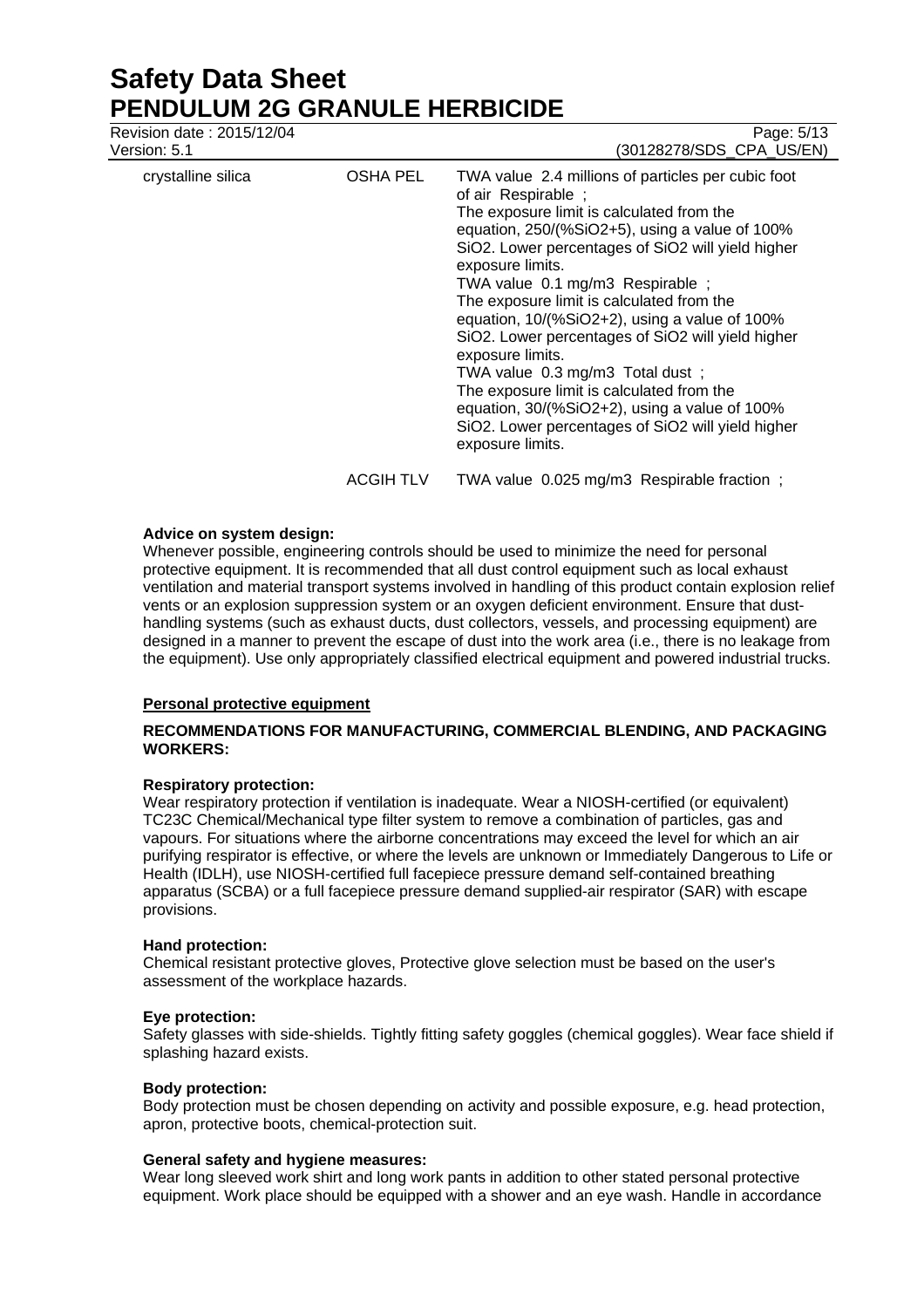Revision date : 2015/12/04 Page: 6/13

Version: 5.1 (30128278/SDS\_CPA\_US/EN)

with good industrial hygiene and safety practice. Personal protective equipment should be decontaminated prior to reuse. Gloves must be inspected regularly and prior to each use. Replace if necessary (e.g. pinhole leaks). Take off immediately all contaminated clothing. Store work clothing separately. Hands and/or face should be washed before breaks and at the end of the shift. No eating, drinking, smoking or tobacco use at the place of work. Keep away from food, drink and animal feeding stuffs.

# **9. Physical and Chemical Properties**

| Form:                       | solid                                                     |
|-----------------------------|-----------------------------------------------------------|
| Odour:                      | odourless                                                 |
| Odour threshold:            | not applicable, odour not perceivable                     |
| Colour:                     | yellow to brown                                           |
| pH value:                   | approx. $5 - 7$                                           |
|                             | $(1\%$ (m), 37 °C)                                        |
| Flash point:                | not applicable                                            |
| Flammability:               | not flammable                                             |
| Lower explosion limit:      | As a result of our experience with this                   |
|                             | product and our knowledge of its                          |
|                             | composition we do not expect any                          |
|                             | hazard as long as the product is used                     |
|                             | appropriately and in accordance with                      |
|                             | the intended use.                                         |
| Upper explosion limit:      | As a result of our experience with this                   |
|                             | product and our knowledge of its                          |
|                             | composition we do not expect any                          |
|                             | hazard as long as the product is used                     |
|                             | appropriately and in accordance with                      |
|                             | the intended use.                                         |
| Bulk density:               | 620 - 650 kg/m3                                           |
| Vapour density:             | not applicable                                            |
| Partitioning coefficient n- | not applicable                                            |
| octanol/water (log Pow):    |                                                           |
| Self-ignition               | not self-igniting                                         |
| temperature:                |                                                           |
| Thermal decomposition:      | carbon monoxide, carbon dioxide, nitrogen oxide, nitrogen |
|                             | dioxide, Hydrocarbons                                     |
|                             | Stable at ambient temperature. If product is heated above |
|                             | decomposition temperature toxic vapours may be released.  |
| Viscosity, dynamic:         | not applicable, the product is a solid                    |
| Solubility in water:        | dispersible                                               |
| Evaporation rate:           | not applicable                                            |
| Other Information:          | If necessary, information on other physical and chemical  |
|                             | parameters is indicated in this section.                  |

# **10. Stability and Reactivity**

#### **Reactivity**

No hazardous reactions if stored and handled as prescribed/indicated.

Corrosion to metals: Corrosive effects to metal are not anticipated.

Oxidizing properties: not fire-propagating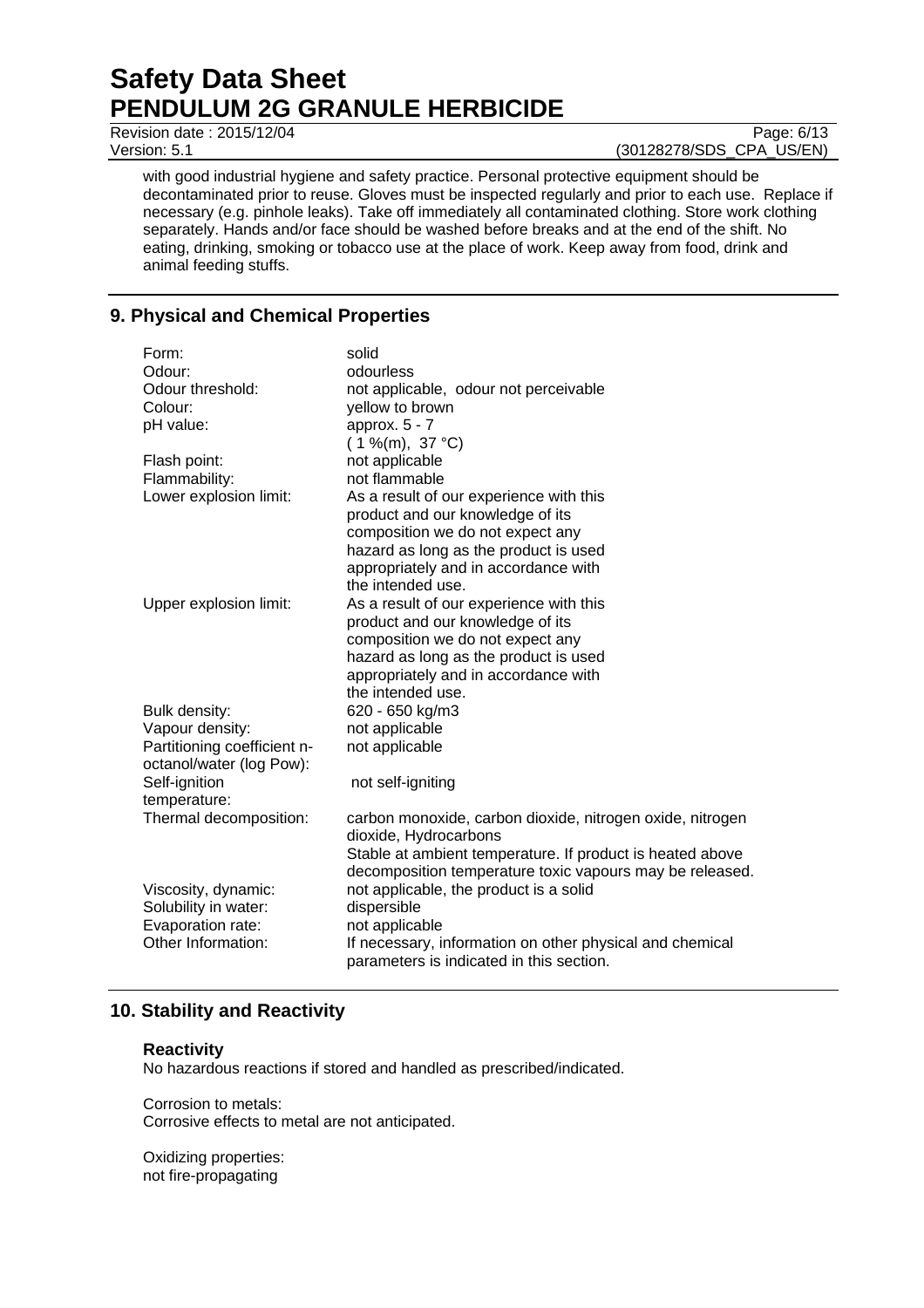Revision date : 2015/12/04 Page: 7/13

### **Chemical stability**

The product is stable if stored and handled as prescribed/indicated.

### **Possibility of hazardous reactions**

The product is chemically stable. Hazardous polymerization will not occur. No hazardous reactions if stored and handled as prescribed/indicated. No hazardous reactions if stored and handled as prescribed/indicated.

### **Conditions to avoid**

Avoid all sources of ignition: heat, sparks, open flame. Avoid extreme temperatures. Avoid prolonged exposure to extreme heat. Avoid contamination. Avoid electro-static discharge. Avoid prolonged storage. This product may form an explosive mixture if: 1. the dust is suspended in the atmosphere as a dust cloud AND 2. the concentration of the dust is above the lower explosion limit (LEL) AND 3. the limiting oxygen concentration (LOC) is exceeded.

#### **Incompatible materials**

strong bases, strong acids, strong oxidizing agents

# **Hazardous decomposition products**

Decomposition products:

Hazardous decomposition products: No hazardous decomposition products if stored and handled as prescribed/indicated.

Thermal decomposition:

Possible thermal decomposition products: carbon monoxide, carbon dioxide, nitrogen oxide, nitrogen dioxide, Hydrocarbons Stable at ambient temperature. If product is heated above decomposition temperature toxic vapours may be released.

# **11. Toxicological information**

# **Primary routes of exposure**

Routes of entry for solids and liquids are ingestion and inhalation, but may include eye or skin contact. Routes of entry for gases include inhalation and eye contact. Skin contact may be a route of entry for liquefied gases.

# **Acute Toxicity/Effects**

Acute toxicity Assessment of acute toxicity: Relatively nontoxic after single ingestion. Slightly toxic after short-term skin contact.

Oral Type of value: LD50 Species: rat Value: > 5,000 mg/kg

Inhalation Type of value: LC50 Species: rat Value:  $> 2.7$  mg/l Exposure time: 4 h Tested as dust aerosol. No mortality was observed.

Version: 5.1 (30128278/SDS\_CPA\_US/EN)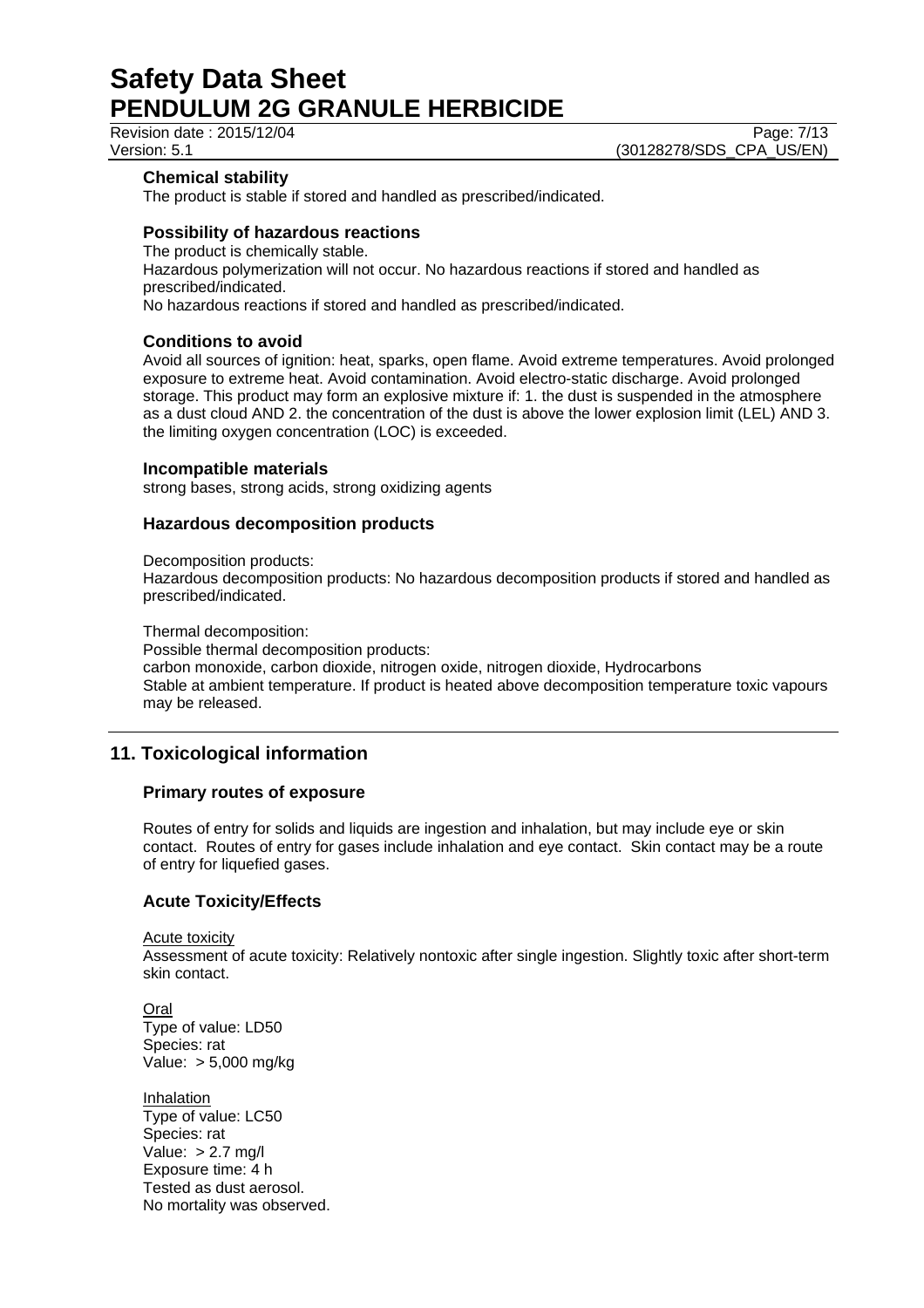Revision date : 2015/12/04 Page: 8/13

Version: 5.1 (30128278/SDS\_CPA\_US/EN)

Dermal Type of value: LD50 Species: rat Value: > 2,000 mg/kg

Irritation / corrosion

Assessment of irritating effects: May cause moderate but temporary irritation to the eyes. May cause moderate irritation to the skin.

Skin Species: rabbit Result: non-irritant

Eye Species: rabbit Result: non-irritant

**Sensitization** 

Assessment of sensitization: There is no evidence of a skin-sensitizing potential.

modified Buehler test Species: guinea pig Result: Skin sensitizing effects were not observed in animal studies.

### **Chronic Toxicity/Effects**

#### Repeated dose toxicity

Assessment of repeated dose toxicity: The product has not been tested. The statement has been derived from the properties of the individual components. The respiratory fraction is < 0.1 %, therefore the classification regarding inhalation toxicity does not apply.

#### *Information on: Quartz (SiO2)*

*Assessment of repeated dose toxicity: The substance may cause increase in lung mass and lung tissue changes after repeated inhalation.* 

*This product may contain greater than 0.1% crystalline silica. Repeated exposure to high concentrations results in silicosis, a lung disease characterized by coughing, difficult breathing, wheezing, scarring of the lungs, and repeated, non-specific chest illnesses.* 

#### *Information on: pendimethalin*

*Assessment of repeated dose toxicity: No substance-specific organtoxicity was observed after repeated administration to animals. Adaptive effects were observed after repeated exposure in animal studies.* 

### *Information on: N-Methylpyrrolidone*

*Assessment of repeated dose toxicity: After repeated exposure the prominent effect is local irritation. The substance may cause damage to the testes after repeated inhalation of high doses.*  ----------------------------------

#### Genetic toxicity

Assessment of mutagenicity: The product has not been tested. The statement has been derived from the properties of the individual components. Mutagenicity tests revealed no genotoxic potential.

#### **Carcinogenicity**

Assessment of carcinogenicity: The product has not been tested. The statement has been derived from the properties of the individual components.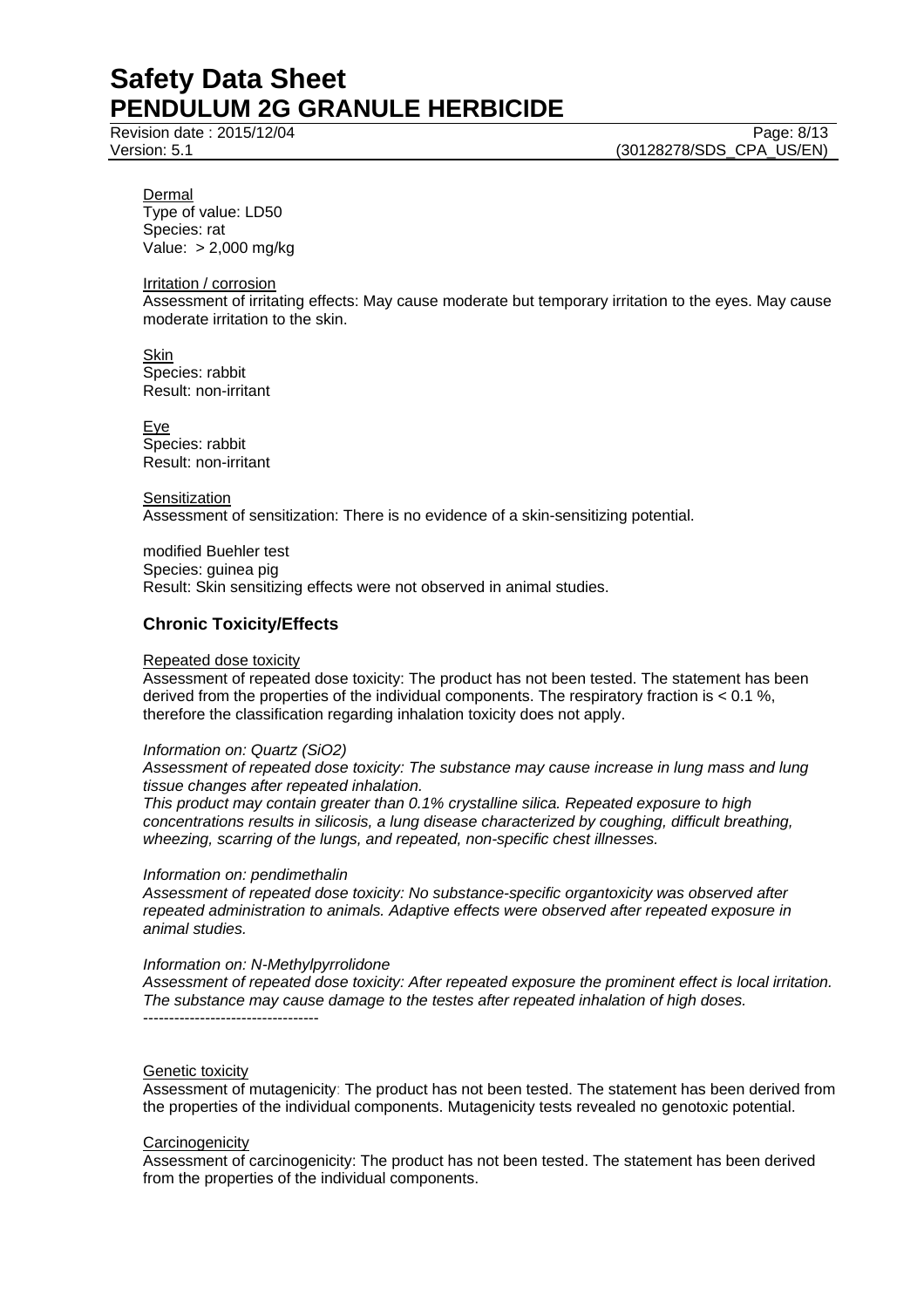Revision date : 2015/12/04 Page: 9/13

Version: 5.1 (30128278/SDS\_CPA\_US/EN)

*Information on: pendimethalin* 

*Assessment of carcinogenicity: In long-term studies in rats the substance induced thyroid tumors. The effect is caused by an animal specific mechanism that has no human counter part. In long-term studies in mice in which the substance was given by feed, a carcinogenic effect was not observed.* 

#### *Information on: Quartz (SiO2)*

*Assessment of carcinogenicity: In long-term studies in rats and mice in which the substance was given by feed, a carcinogenic effect was not observed. In long-term animal studies in which the substance was given by inhalation in high doses, a carcinogenic effect was observed. The substance and its compounds in the form of respirable dusts/aerosolsis classified by the German MAK commision as a category 1 carcinogen (substances that cause cancer to humans). A carcinogenic effect cannot safely be ruled out. The inhalation uptake of the alveolar fraction of the fine dust may cause damage to the lungs. The International Agency for Research on Cancer (IARC) has classified this substance as a Group 1 (known) human carcinogen. NTP listed carcinogen* 

 $-$ 

#### Reproductive toxicity

Assessment of reproduction toxicity: The product has not been tested. The statement has been derived from the properties of the individual components.

#### *Information on: N-Methylpyrrolidone*

*Assessment of reproduction toxicity: As shown in animal studies, the product may cause damage to the testes after repeated high exposures that cause other toxic effects.*  ----------------------------------

#### **Teratogenicity**

Assessment of teratogenicity: The product has not been tested. The statement has been derived from the properties of the individual components.

#### *Information on: N-Methylpyrrolidone*

*Assessment of teratogenicity: The substance caused malformations/developmental toxicity in laboratory animals.* 

#### *Information on: pendimethalin*

*Assessment of teratogenicity: No indications of a developmental toxic / teratogenic effect were seen in animal studies.* 

----------------------------------

**Other Information** Misuse can be harmful to health.

#### **Symptoms of Exposure**

The most important known symptoms and effects are described in the labelling (see section 2) and/or in section 11., Further important symptoms and effects are so far not known.

# **12. Ecological Information**

#### **Toxicity**

Aquatic toxicity Assessment of aquatic toxicity: Very toxic (acute effect) to fish. Very toxic (acute effect) to aquatic invertebrates. Very toxic (acute effect) to aquatic plants.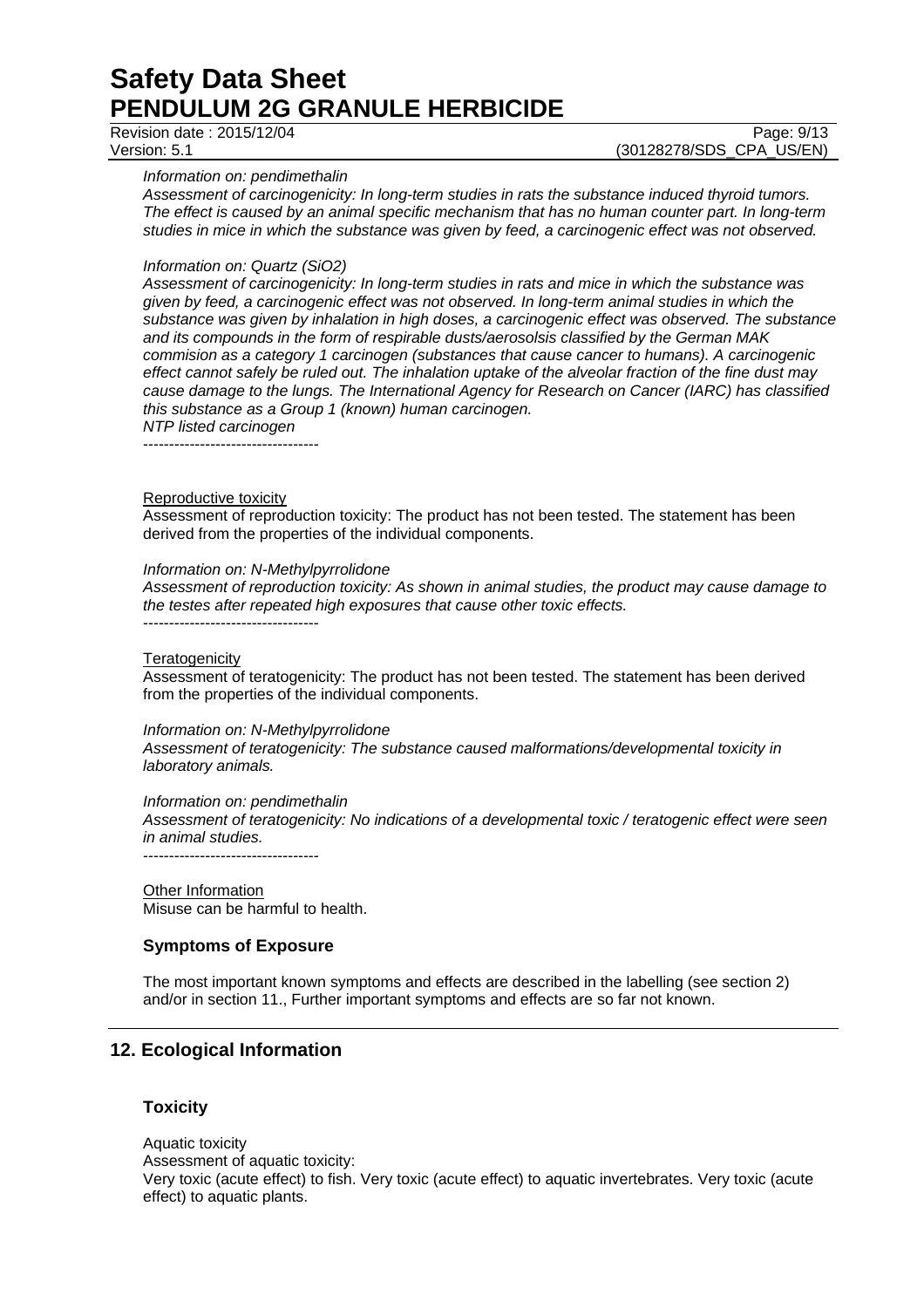Revision date : 2015/12/04 Page: 10/13

Version: 5.1 (30128278/SDS\_CPA\_US/EN)

#### Toxicity to fish

*Information on: pendimethalin LC50 (96 h) 0.89 mg/l, Oncorhynchus mykiss (static)*  ----------------------------------

#### Aquatic invertebrates

*Information on: pendimethalin EC50 (48 h) 0.4 mg/l, Daphnia magna (static) EC50 (48 h) 7.73 mg/l, Daphnia magna (OECD Guideline 202, part 1, static)*  ----------------------------------

#### Aquatic plants

*Information on: pendimethalin EC50 (5 d) 0.005 mg/l, Skeletonema costatum (static)*  ----------------------------------

Assessment of terrestrial toxicity Acutely harmful to terrestrial organisms. Acutely harmful to honeybees.

#### Other terrestrial non-mammals

*Information on: pendimethalin LD50 1,421 mg/kg, Anas platyrhynchos Acutely harmful to terrestrial organisms. LD50 49.8 ug/bee, Apis mellifera Acutely harmful to terrestrial organisms.*  ----------------------------------

#### **Bioaccumulative potential**

#### Bioaccumulation potential

*Information on: pendimethalin* 

*Bioconcentration factor: 5,100 Based on a weight of evidence, the compound will not bioaccumulate.*  ----------------------------------

#### **Mobility in soil**

Assessment transport between environmental compartments The product has not been tested. The statement has been derived from the properties of the individual components.

*Information on: pendimethalin* 

*The substance will slowly evaporate into the atmosphere from the water surface. Following exposure to soil, adsorption to solid soil particles is probable, therefore contamination of groundwater is not expected.* ----------------------------------

# **Additional information**

Other ecotoxicological advice: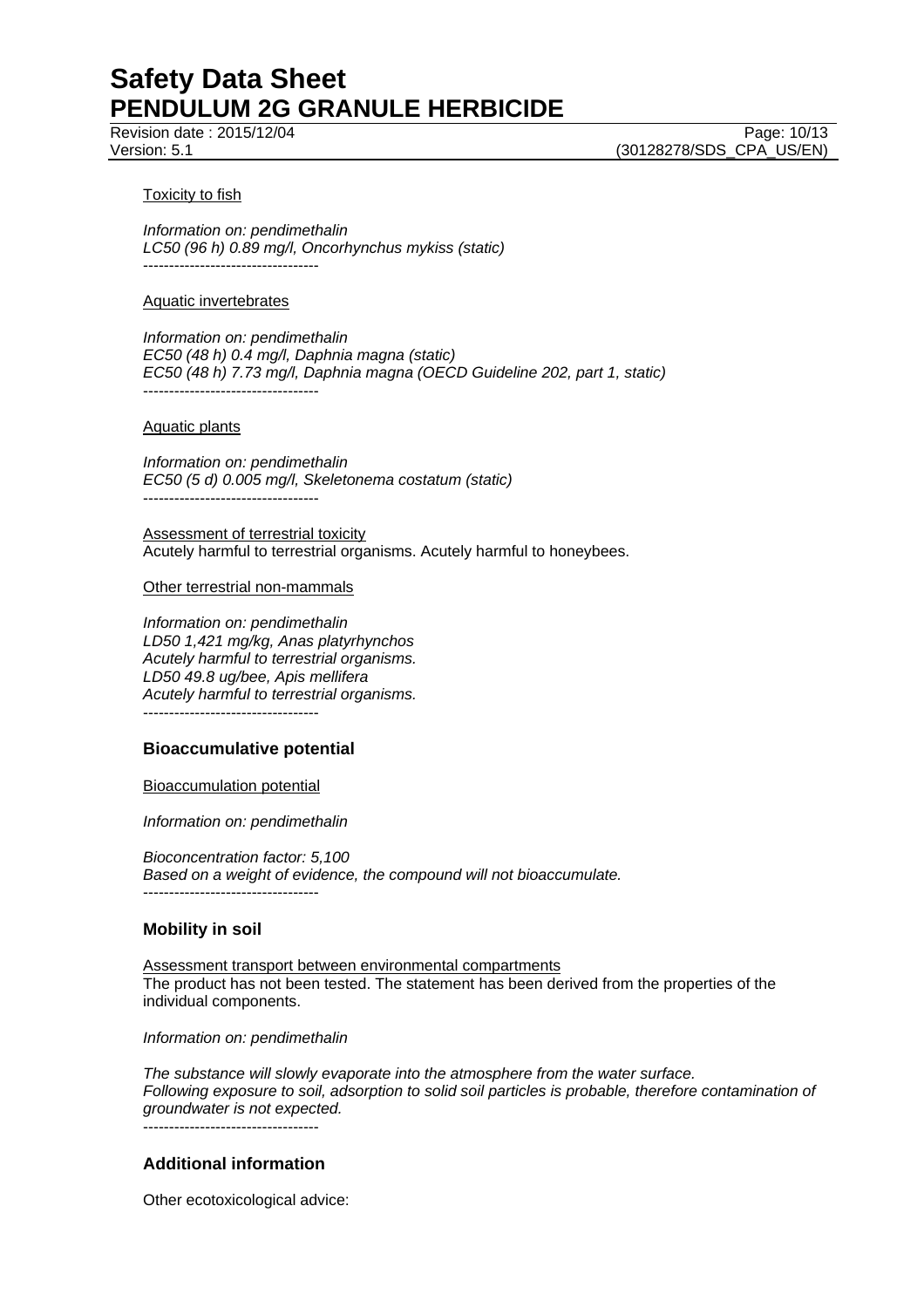Revision date : 2015/12/04 Page: 11/13

Version: 5.1 (30128278/SDS\_CPA\_US/EN)

The ecological data given are those of the active ingredient.

Do not discharge product into the environment without control.

# **13. Disposal considerations**

### **Waste disposal of substance:**

Pesticide wastes are regulated. Improper disposal of excess pesticide, spray mix or rinsate is a violation of federal law. If pesticide wastes cannot be disposed of according to label instructions, contact the State Pesticide or Environmental Control Agency or the Hazardous Waste representative at the nearest EPA Regional Office for guidance.

### **Container disposal:**

Rinse thoroughly at least three times (triple rinse) in accordance with EPA recommendations. Consult state or local disposal authorities for approved alternative procedures such as container recycling. Recommend crushing, puncturing or other means to prevent unauthorized use of used containers.

# **14. Transport Information**

| <b>Land transport</b><br><b>USDOT</b>                                                                        |                                                                                                                                                  |
|--------------------------------------------------------------------------------------------------------------|--------------------------------------------------------------------------------------------------------------------------------------------------|
|                                                                                                              | Not classified as a dangerous good under transport regulations                                                                                   |
| Sea transport<br><b>IMDG</b>                                                                                 |                                                                                                                                                  |
| Hazard class:<br>Packing group:<br>ID number:<br>Hazard label:<br>Marine pollutant:<br>Proper shipping name: | 9<br>$\mathbf{III}$<br><b>UN 3077</b><br>9, EHSM<br><b>YES</b><br>ENVIRONMENTALLY HAZARDOUS SUBSTANCE, SOLID, N.O.S.<br>(contains PENDIMETHALIN) |
| Air transport<br><b>IATA/ICAO</b>                                                                            |                                                                                                                                                  |
| Hazard class:<br>Packing group:<br>ID number:<br>Hazard label:<br>Proper shipping name:                      | 9<br>$\mathbf{III}$<br><b>UN 3077</b><br>9, EHSM<br>ENVIRONMENTALLY HAZARDOUS SUBSTANCE, SOLID, N.O.S.<br>(contains PENDIMETHALIN)               |

# **15. Regulatory Information**

# **Federal Regulations**

# **Registration status:**

Chemical TSCA, US blocked / not listed

| <b>Crop Protection</b> | TSCA, US | released / exempt |  |
|------------------------|----------|-------------------|--|
|------------------------|----------|-------------------|--|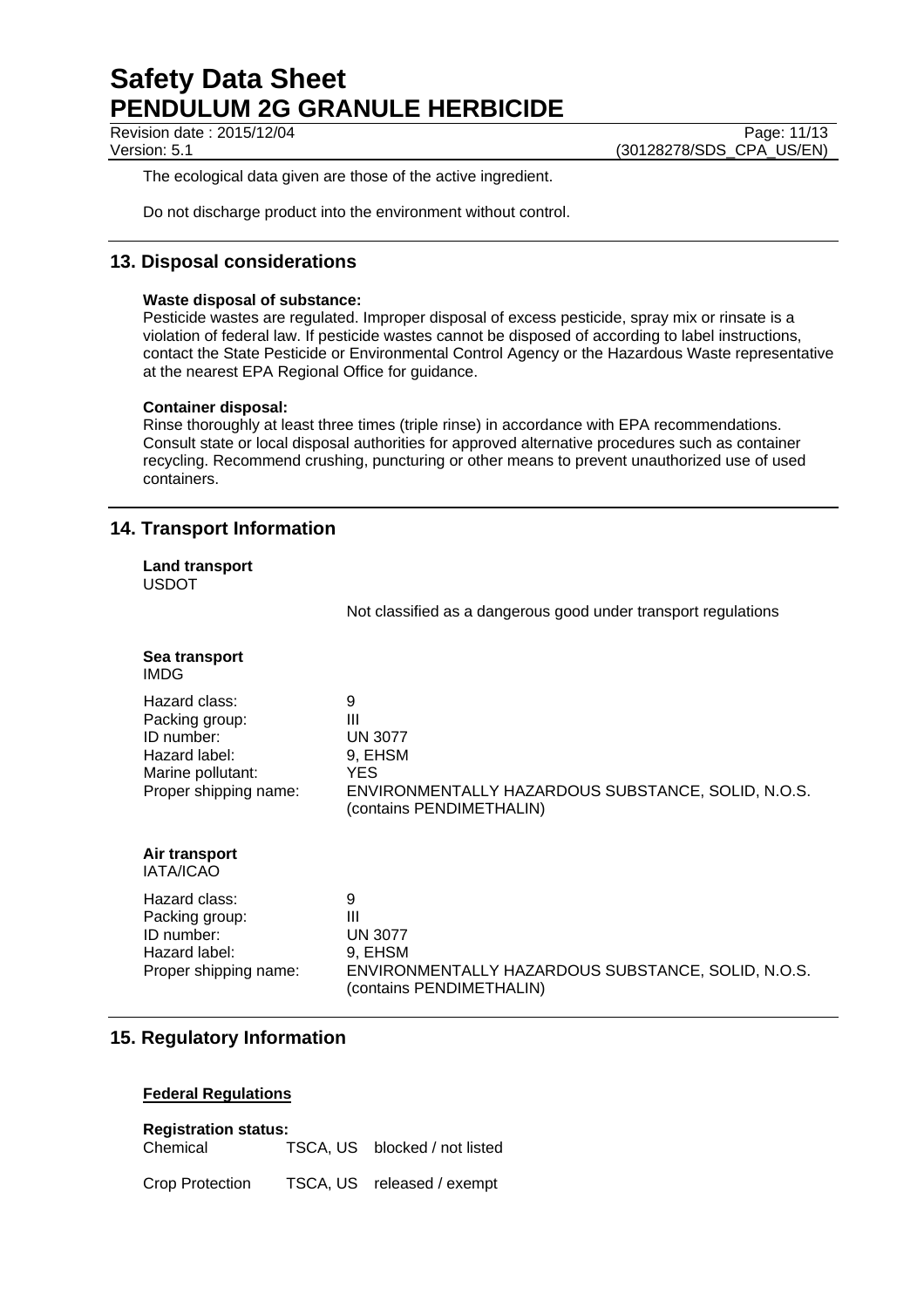Revision date : 2015/12/04 Page: 12/13

Version: 5.1 (30128278/SDS\_CPA\_US/EN)

#### **EPCRA 311/312 (Hazard categories):** Acute; Chronic

# **EPCRA 313:**

**CAS Number Chemical name** 872-50-4 N-Methylpyrrolidone 40487-42-1 pendimethalin

#### **State regulations**

| <b>State RTK</b> | <b>CAS Number</b> | <b>Chemical name</b> |
|------------------|-------------------|----------------------|
| MA               | 14808-60-7        | crystalline silica   |

#### **Labeling requirements under FIFRA**

This chemical is a pesticide product registered by the Environmental Protection Agency and is subject to certain labeling requirements under federal pesticide law. These requirements differ from the classification criteria and hazard information required for safety data sheets, and workplace labels of non-pesticide chemicals. Following is the hazard information as required on the pesticide label.

### CAUTION:

HARMFUL IF ABSORBED THROUGH SKIN. May cause moderate but temporary irritation to the eyes. Avoid contact with the skin, eyes and clothing.

#### **16. Other Information**

#### **SDS Prepared by:**

BASF NA Product Regulations SDS Prepared on: 2015/12/04

We support worldwide Responsible Care® initiatives. We value the health and safety of our employees, customers, suppliers and neighbors, and the protection of the environment. Our commitment to Responsible Care is integral to conducting our business and operating our facilities in a safe and environmentally responsible fashion, supporting our customers and suppliers in ensuring the safe and environmentally sound handling of our products, and minimizing the impact of our operations on society and the environment during production, storage, transport, use and disposal of our products.

IMPORTANT: WHILE THE DESCRIPTIONS, DESIGNS, DATA AND INFORMATION CONTAINED HEREIN ARE PRESENTED IN GOOD FAITH AND BELIEVED TO BE ACCURATE , IT IS PROVIDED FOR YOUR GUIDANCE ONLY. BECAUSE MANY FACTORS MAY AFFECT PROCESSING OR APPLICATION/USE, WE RECOMMEND THAT YOU MAKE TESTS TO DETERMINE THE SUITABILITY OF A PRODUCT FOR YOUR PARTICULAR PURPOSE PRIOR TO USE. NO WARRANTIES OF ANY KIND, EITHER EXPRESSED OR IMPLIED, INCLUDING WARRANTIES OF MERCHANTABILITY OR FITNESS FOR A PARTICULAR PURPOSE, ARE MADE REGARDING PRODUCTS DESCRIBED OR DESIGNS, DATA OR INFORMATION SET FORTH, OR THAT THE PRODUCTS, DESIGNS, DATA OR INFORMATION MAY BE USED WITHOUT INFRINGING THE INTELLECTUAL PROPERTY RIGHTS OF OTHERS. IN NO CASE SHALL THE DESCRIPTIONS, INFORMATION, DATA OR DESIGNS PROVIDED BE CONSIDERED A PART OF OUR TERMS AND CONDITIONS OF SALE. FURTHER, YOU EXPRESSLY UNDERSTAND AND AGREE THAT THE DESCRIPTIONS, DESIGNS, DATA, AND INFORMATION FURNISHED BY OUR COMPANY HEREUNDER ARE GIVEN GRATIS AND WE ASSUME NO